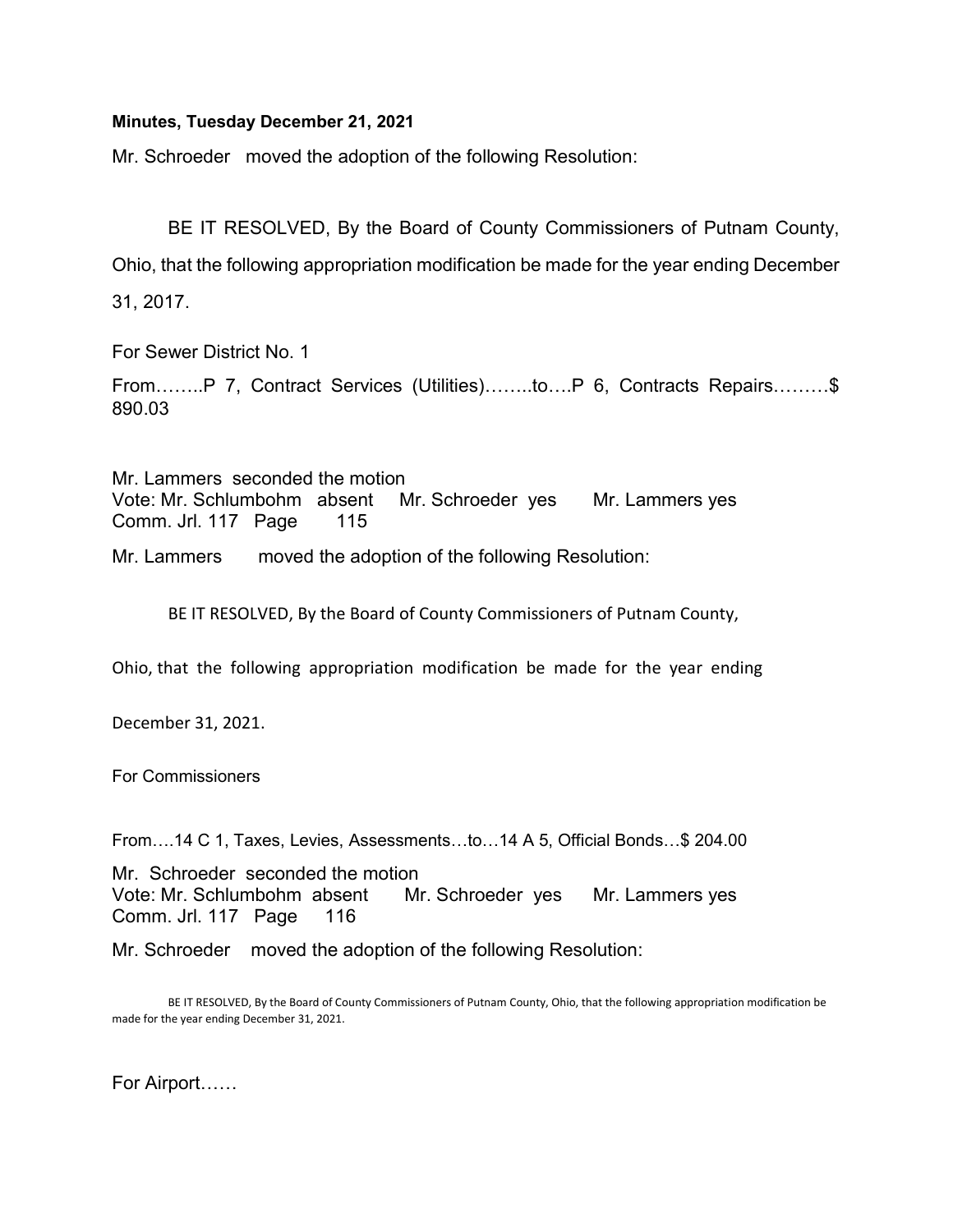From……5 A 10E, Utilities…………to….5 A 6, Contracts/Services….\$13.49

Mr. Lammers seconded the motion

Vote: Mr. Schlumbohm absent Mr. Schroeder yes Mr. Lammers yes Comm. Jrl. 117 Page 117

Mr. Lammers moved the adoption of the following Resolution:

 BE IT RESOLVED, By the Board of County Commissioners of Putnam County, Ohio, that the following appropriation modification be made for the year ending December 31, 2021.

For Sheriff/Jail

From….6 A 14D, Maintenance Contracts….to….6 A 14D2, Gasoline……….\$ 1,000.00

Mr. Schroeder seconded the motion Vote: Mr. Schlumbohm absent Mr. Schroeder yes Mr. Lammers yes Comm. Jrl. 117 Page 118

Mr. Schroeder moved to approve signing the Ohio Department of Development Water and Wastewater Infrastructure Program Grant Agreement between Ohio Department of Development and Putnam County Board of Commissioners the period of November 1, 2021 through December 31, 2024 in the amount of \$ 960,000 for wastewater project for Sewer district #1 in Ottawa and Ottawa Township.

Mr. Lammers seconded the motion Vote: Mr. Schlumbohm absent Mr. Schroeder yes Mr. Lammers yes Comm. Jrl. 117 Page 119-120I

Mr. Lammers moved the adoption of the following Resolution:

 BE IT RESOLVED, By the Board of County Commissioners of Putnam, Ohio, that to provide for the unanticipated revenues for the fiscal year ending December 31, 2021, the following sums be and the same are hereby appropriated for the purpose for which expenditures are to be made during the fiscal year as follows:

Fund 138, Landfill Closure/Maintenance

138 ENG, Engineering………...….……………….\$ 2,351.13

(to cover Inv. 19797105)

Mr. Schroeder seconded the motion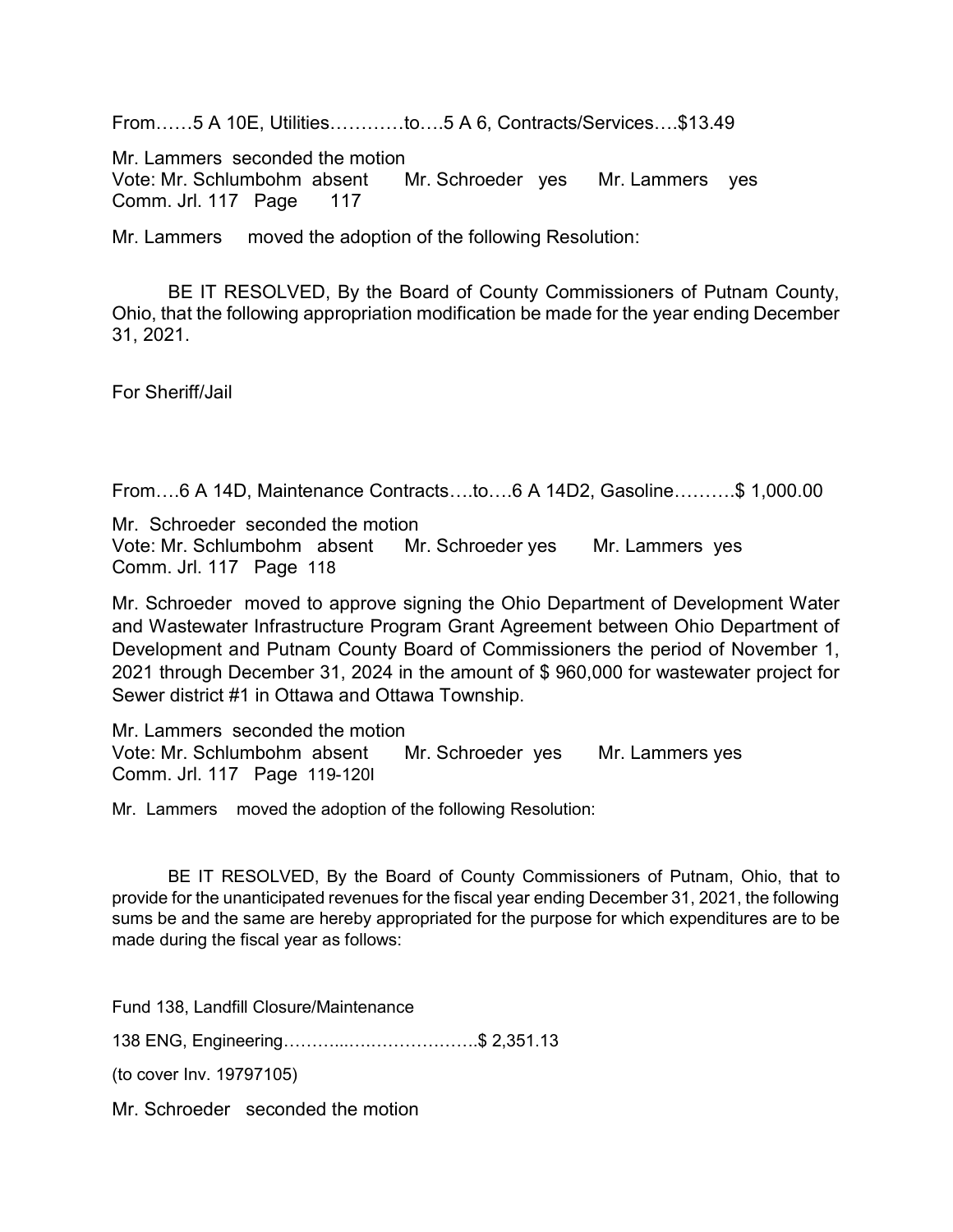Vote: Mr. Schlumbohm absent Mr. Schroeder yes Mr. Lammers yes Comm. Jrl. 117 Page 121

Mr. Lammers moved the adoption of the following Resolution:

WHEREAS, The term of David Burkhart as a member of the Putnam County Library Board expired on December 31, 2020, and he has stated he no longer desires to be a member of the board.

and

WHEREAS, Karl Meyer, Ottawa, Ohio, has expressed an interest of serving on the library board.

and

WHEREAS, Diane Bishop a member has resigned her position as of April of 2020,

And

WHEREAS, Amanda Dettrow has agreed to fill that vacant position

now therefore, be it

RESOLVED, The Board of County Commissioners does hereby appoint Karl Meyer, Ottawa, Ohio, to a seven (7) year term on the Putnam County Library Board for a term expiring December 31, 2027,

and be it further

RESOLVED, The following is a complete list of the Library Board of Trustees:

| <b>Member</b>                                                                               | <b>Appointed By</b>       | <b>Term Expires</b> |
|---------------------------------------------------------------------------------------------|---------------------------|---------------------|
| Melanie Stokes, Ottawa                                                                      | <b>Common Pleas Court</b> | Dec. 31, 2026       |
| Karl Meyer, Ottawa                                                                          | Commissioners             | Dec. 31, 2027       |
| Tom Liebrecht, Ottawa                                                                       | Common Pleas Court        | Dec. 31, 2021       |
| Judy M.W. Bosch, Ottoville                                                                  | Commissioners             | Dec 31, 2022        |
| Amanda Dettrow, Pandora                                                                     | <b>Common Pleas Court</b> | Dec. 31, 2023       |
| Wendie Swary, Pandora                                                                       | Commissioners             | Dec. 31, 2024       |
| Tony Schroeder, Ottawa                                                                      | Commissioners             | Dec. 31, 2025       |
| Mr. Schroeder seconded the motion<br>Vote: Mr. Schlumbohm absent<br>Comm. Jrl. 117 Page 122 | Mr. Schroeder<br>yes      | Mr. Lammers yes     |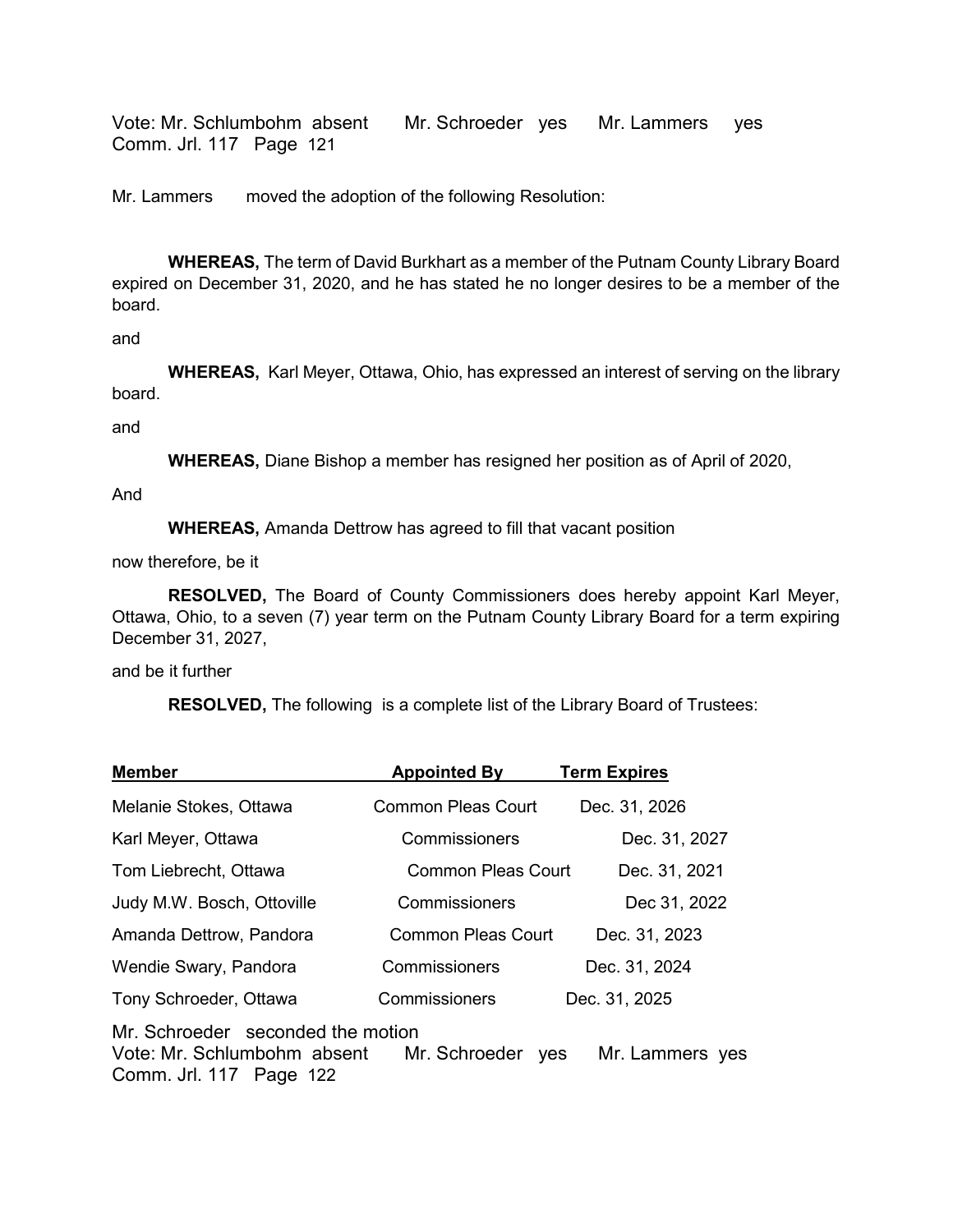## Now and Then Purchase orders

EMS…………..purchase order 3824, 3825 CDBG………...purchase order 43290 Board of D/D….purchase order 42418 Sewer Dist #1…Purchase order 43522 County General…Purchase order 43523, 43526, 43560 County Airport…..Purchase order 43521 Airport Operations…. Purchase order 43525 Ditch Maintenance…..Purchase order 43527 Capital Improvement….Purchase order 43549 Landfill Closure/Mnt…..Purchase order 43550 Youth Subsidy…………..Purchase order 43452 Probate Court……………Purchase order 43458

Mr. Schroeder moved to approve the then and now purchase orders. Mr. Lammers seconded the motion.

Vote: Mr. Schlumbohm absent Mr. Schroeder yes Mr. Lammers yes Exceptions: Mr. Schlumbohm Mr. Schroeder none Mr. Lammers none Comm. Jrl. 117, Page 123

## Purchase orders and travel requests

CDBG…..Purchase order to WOCAP for CHIP 19 Fair Housing for Allen County for \$ 1000.00.

County General…..Purchase order to Erie Insurance for official bond-Prosecutor for 2022 for \$ 204.00. Purchase order to Schnipke Bors. Tire for new tires for Commissioners' Impala for \$ 808.00.

Capital Improvement…Purchase order to Wellman Services for 3 roof top units for records Bldg. for \$ 17,669.00

Mr. Schroeder moved to approve the purchase orders and travel requests. Mr. Lammers seconded the motion.

Vote: Mr. Schlumbohm absent Mr. Schroeder yes Mr. Lammers yes Exceptions: Mr. Schlumbohm Mr. Schroeder none Mr. Lammers none

Mr. Schroeder called the meeting to order with Mr. Lammers by reciting the Pledge of Allegiance.

Commissioner Schroeder shared information from the Fair Board meeting. There was not enough interest in moving any building across the road. The Fair Board is still interested in seeking fundraising for future improvements. There was some complaints of the Commissioners not moving forward to expand across the road.

Tim Schnipke stopped in to give the Commissioners an update on the Ag Complex and the progress on the fire suppression system. The system is operating and all the weak spots are visible. There are five. The weak spots are being repaired as they are discovered. Tim explained the testing and flushing of the lines. The additional switches will be needed for the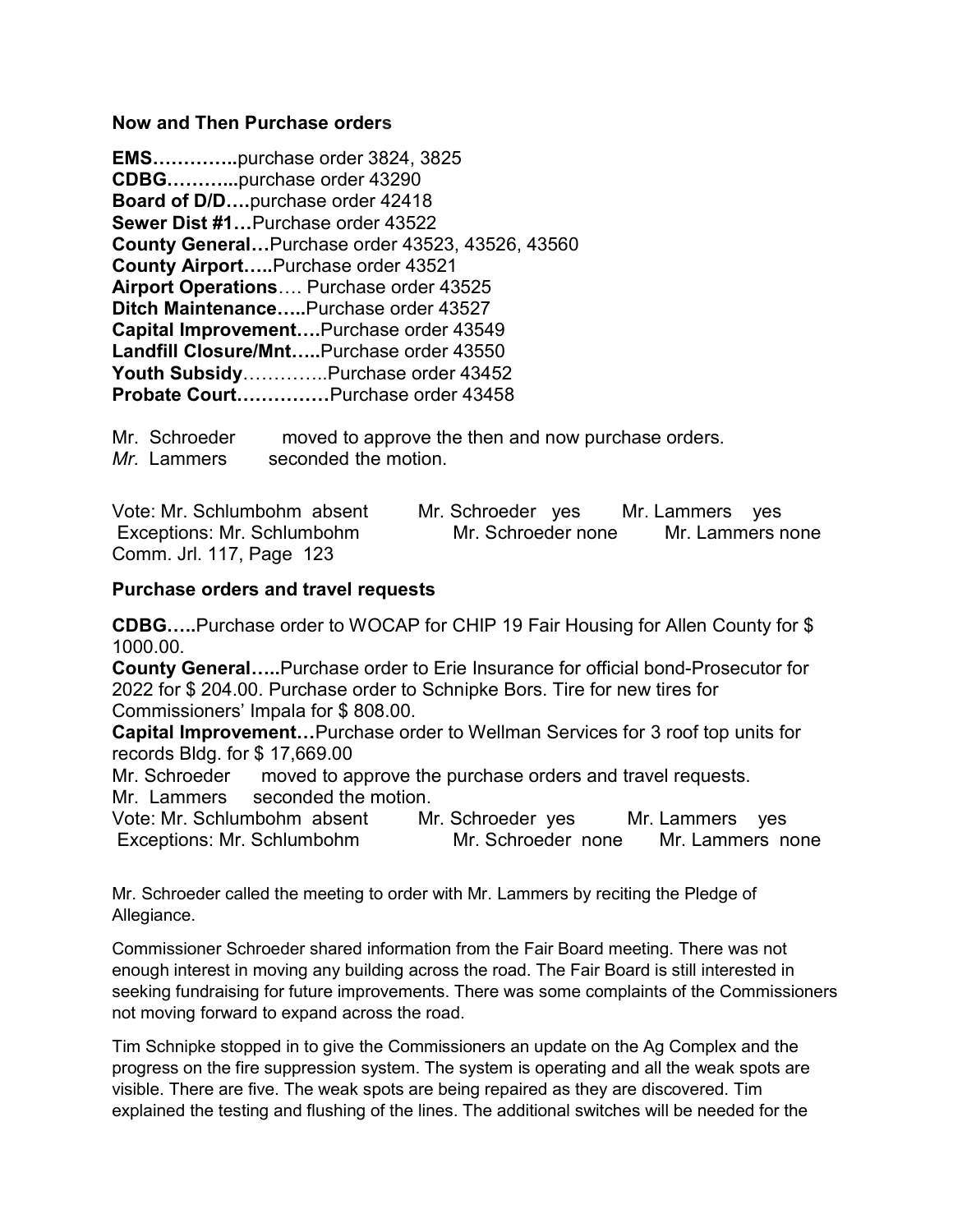testing. Tim had a bill from Gary Hermiller for viewing the drainage lines at the fairgrounds. A lot of the tile on the fairgrounds is broken down, it is clay tile. Tim explained the location of some of the drainage tiles in the area of the buildings. The Commissioners are thinking this could be a petitioned project for improvement. Tim had some numbers for a new maintenance truck. With state bid the price could be \$42,640. A new plow would be needed also.

Commissioners Schroeder and Lammers and Ashley Siefker held discussion with Amy Sealts regarding the TID creation. Changes and corrections that Ashley and Amy discussed last week were presented to the Commissioners for consideration and they agreed to all changes. The meetings will be moved to the Assembly Room form the Engineer's office, the TID Board will adopt the County's Public Records Policy, thought needs to go into who will to the finances based on if the position needs to be bonded and the board will need to be listed under the County's CORSA insurance. Amy will make phone calls to confirm if the secretary/treasurer of the board needs to be bonded or if that section of the proposed bylaws that was modeled after other TID boards was just something that was done there locally. Amy is also waiting on answers to Ashley's questions about mechanics of the way these grants work so once those are obtained there will be another discussion for those and to present information that has been gathered since.

The business agenda was held with Commissioners Schroeder, Schlumbohm and Lammers and Cindy Landwehr, Clerk.

Gary Lammers and Megan Clinton met with Commissioners Schroeder and Lammers to discuss the conveyance of a railroad property to Joe Schroeder. The property in question was conveyed to the County from the Department of Transportation as a result of the railroad going bankrupt. There are other parcels also in question conveying directly from the DOT. The Commissioners had previous experience with this type of land, where they rent the land for \$1.00 to retain their ownership for future expansion of utilities. Megan recommended a utility easement for that purpose rather than the Commissioners retaining ownership. Megan is recommending cleaning up the title for the parcels to avoid future confusion for transfers. Currently these parcels do not have descriptions and Bockrath & Assoc will be consulted to survey and write up legal descriptions. A map of the parcels was viewed. Gary agreed to keep an easement on the properties and transfer the ownership. Commissioner agreed with Ms. Clinton and Gary Lammers on transferring ownership and getting a utility easement on the parcels.

The minutes from Thursday December 16, 2021 were reviewed and approved.

Mr. Schroeder moved to adjourn for lunch.

Mr. Lammers seconded the motion.

Vote: Schlumbohm absent Schroeder yes Lammers yes

Commissioners resumed session.

Commissioners Schroeder and Lammers met with Bob Benroth and Jeremy Maag to review figures for the 2022 budget. The requested budgets have been turned in and all wages rates have been adjusted. The new insurance rates have been figured. With everything that has been requested there is a difference of approx. \$1 million. Some of the offices have increased their supplies due to large purchases needed in the new year such as computers, the sheriff's office increased their supplies due to increase in costs of current expenses by 4%. Jeremy explained